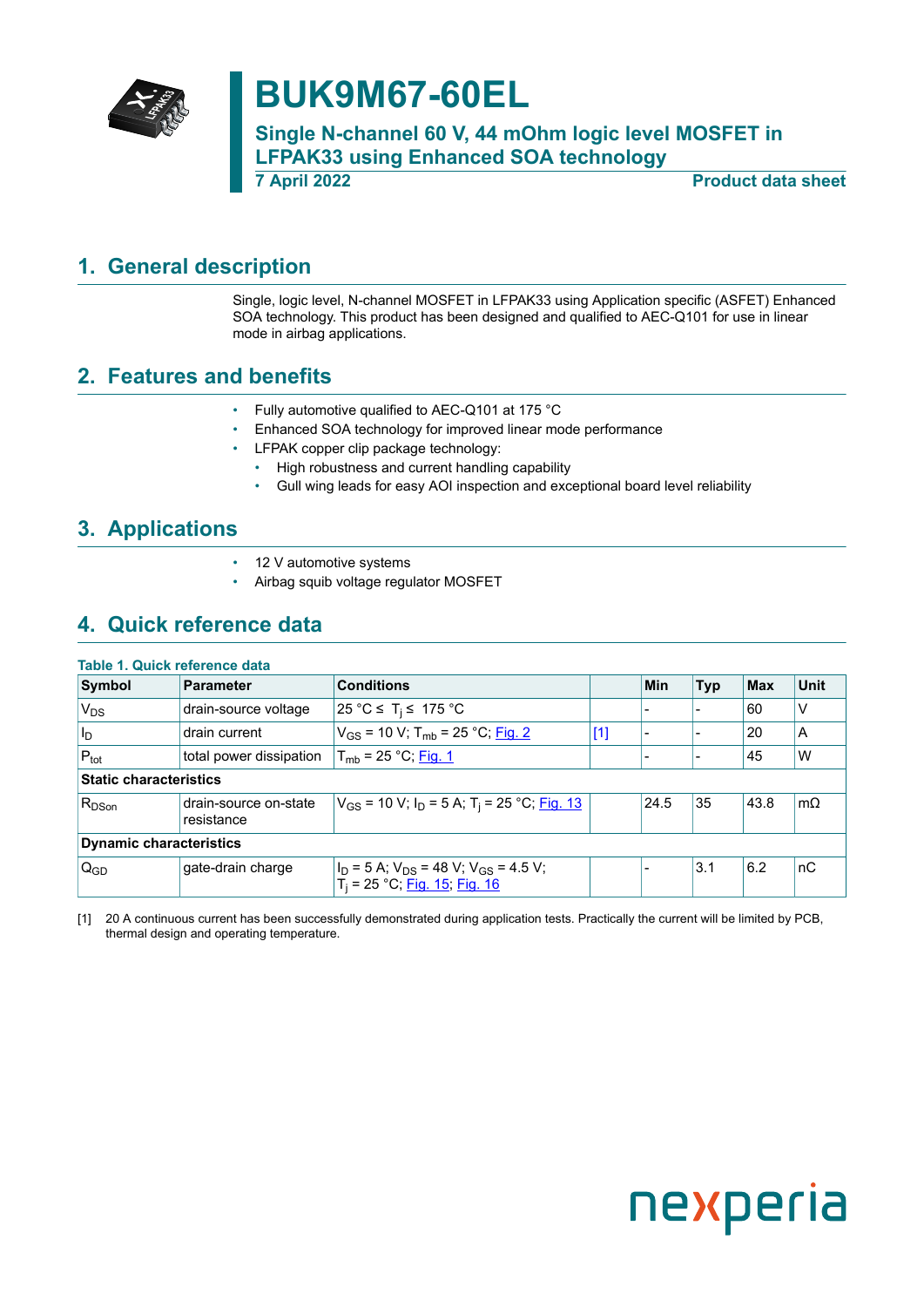## <span id="page-1-0"></span>**5. Pinning information**

| <b>Table 2. Pinning information</b> |               |                                      |                         |                       |  |  |  |  |
|-------------------------------------|---------------|--------------------------------------|-------------------------|-----------------------|--|--|--|--|
| Pin                                 | <b>Symbol</b> | <b>Description</b>                   | Simplified outline      | <b>Graphic symbol</b> |  |  |  |  |
|                                     | S             | source                               |                         |                       |  |  |  |  |
| 2                                   | S             | source                               |                         |                       |  |  |  |  |
| 3                                   | S             | source                               |                         |                       |  |  |  |  |
| 4                                   | G             | gate                                 |                         |                       |  |  |  |  |
| mb                                  | D             | Mounting base; connected<br>to drain | 3<br>$\mathcal{P}$<br>Δ | mbb076<br>5           |  |  |  |  |
|                                     |               |                                      | LFPAK33 (SOT1210)       |                       |  |  |  |  |

## <span id="page-1-1"></span>**6. Ordering information**

#### **Table 3. Ordering information**

| Type number  | Package     |                                                                                        |                     |  |  |  |
|--------------|-------------|----------------------------------------------------------------------------------------|---------------------|--|--|--|
|              | <b>Name</b> | <b>Description</b>                                                                     | Version             |  |  |  |
| BUK9M67-60EL | LFPAK33     | Plastic, single ended surface mounted package<br>$ $ (LFPAK33); 8 leads; 0.65 mm pitch | SOT <sub>1210</sub> |  |  |  |

## <span id="page-1-2"></span>**7. Marking**

#### **Table 4. Marking codes**

| Type number  | <b>Marking code</b> |
|--------------|---------------------|
| BUK9M67-60EL | 9676EL              |

## <span id="page-1-3"></span>**8. Limiting values**

#### **Table 5. Limiting values**

*In accordance with the Absolute Maximum Rating System (IEC 60134).Tj = 25 °C unless otherwise stated.*

| Symbol                      | <b>Parameter</b>                                 | <b>Conditions</b>                                                                                                                                                             |         | <b>Min</b> | <b>Max</b> | <b>Unit</b> |
|-----------------------------|--------------------------------------------------|-------------------------------------------------------------------------------------------------------------------------------------------------------------------------------|---------|------------|------------|-------------|
| $V_{DS}$                    | drain-source voltage                             | 25 °C ≤ T <sub>i</sub> ≤ 175 °C                                                                                                                                               |         |            | 60         | v           |
| $V_{GS}$                    | gate-source voltage                              | DC; $T_i \leq 175$ °C                                                                                                                                                         |         | $-10$      | 10         | V           |
| $P_{\text{tot}}$            | total power dissipation                          | $T_{mb}$ = 25 °C; Fig. 1                                                                                                                                                      |         |            | 45         | W           |
| $ I_{D} $                   | drain current                                    | $V_{GS}$ = 10 V; T <sub>mb</sub> = 25 °C; Fig. 2                                                                                                                              | $[1]$   |            | 20         | A           |
|                             |                                                  | $V_{GS}$ = 10 V; T <sub>mb</sub> = 100 °C; Fig. 2                                                                                                                             |         |            | 15         | A           |
| I <sub>DM</sub>             | peak drain current                               | pulsed; $t_p \le 10$ µs; $T_{mb} = 25$ °C; Fig. 3;<br>Fig. 4                                                                                                                  |         |            | 85         | A           |
| $T_{\text{stg}}$            | storage temperature                              |                                                                                                                                                                               |         | -55        | 175        | $^{\circ}C$ |
| $T_i$                       | junction temperature                             |                                                                                                                                                                               |         | $-55$      | 175        | $^{\circ}C$ |
| Source-drain diode          |                                                  |                                                                                                                                                                               |         |            |            |             |
| $\mathsf{I}_\mathsf{S}$     | source current                                   | $T_{mb}$ = 25 °C                                                                                                                                                              |         |            | 20         | A           |
| $I_{SM}$                    | peak source current                              | pulsed; $t_p \leq 10 \text{ }\mu\text{s}$ ; T <sub>mb</sub> = 25 °C                                                                                                           |         |            | 85         | A           |
| <b>Avalanche ruggedness</b> |                                                  |                                                                                                                                                                               |         |            |            |             |
| $E_{DS(AL)S}$               | non-repetitive drain-<br>source avalanche energy | $I_D$ = 16.2 A; $V_{\text{sup}}$ ≤ 60 V; R <sub>GS</sub> = 50 $\Omega$ ;<br>$V_{GS}$ = 10 V; T <sub>i(init)</sub> = 25 °C; unclamped;<br>$t_p = 22 \,\mu s; \frac{Fig. 5}{2}$ | [2] [3] |            | 14.4       | mJ          |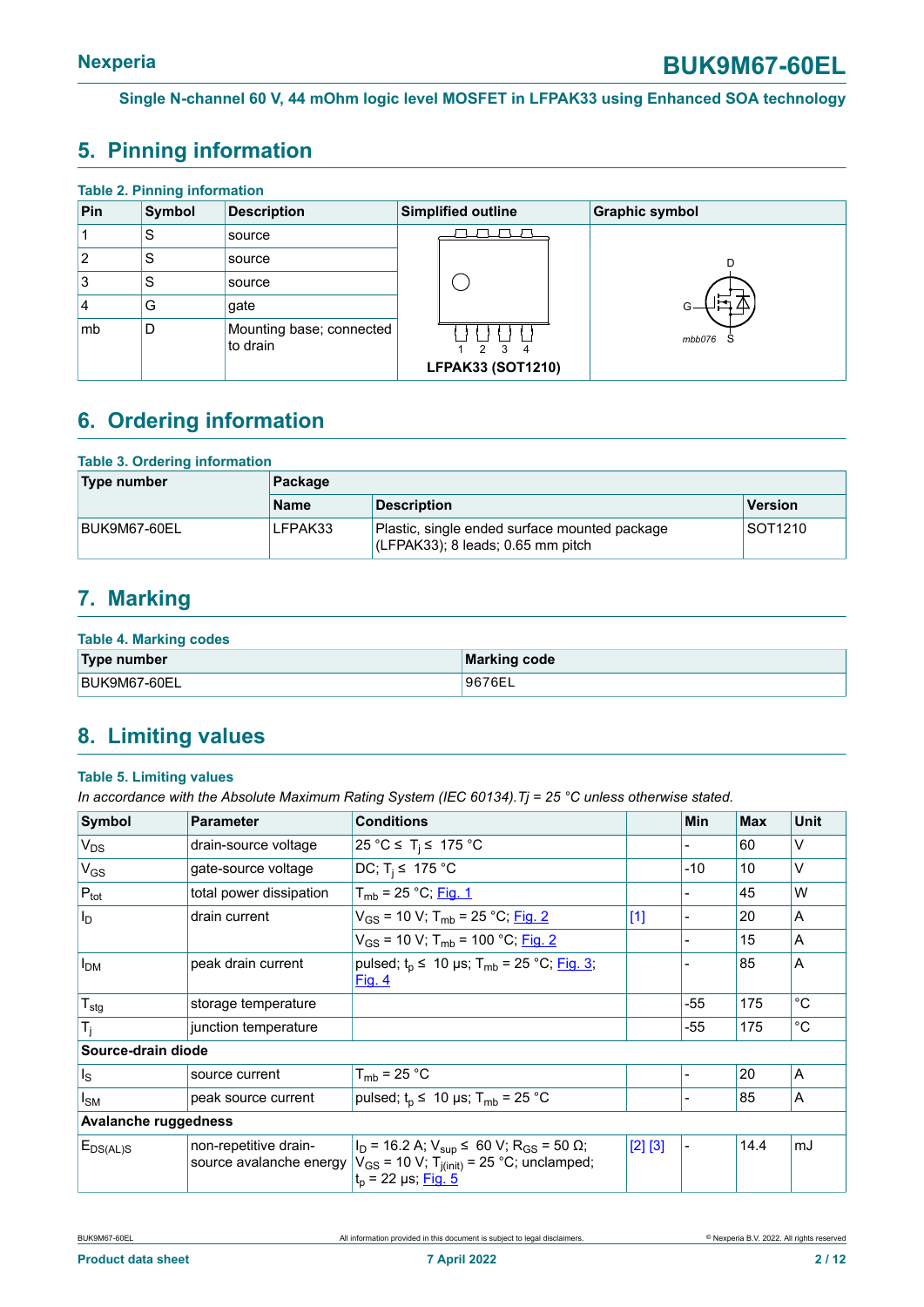<span id="page-2-2"></span>

| Symbol    | ∣Parameter                           | <b>Conditions</b>                                                                                                |                    | Min                      | Max  | <b>Unit</b> |
|-----------|--------------------------------------|------------------------------------------------------------------------------------------------------------------|--------------------|--------------------------|------|-------------|
| $ I_{AS}$ | non-repetitive avalanche<br>ˈcurrent | $V_{\text{sup}}$ ≤ 60 V; V <sub>GS</sub> = 10 V; T <sub>j(init)</sub> = 25 °C;<br>$R_{GS}$ = 50 Ω; <u>Fig. 5</u> | $[2]$<br>Įσ<br>[4] | $\overline{\phantom{a}}$ | 16.2 | ۱A          |

[1] 20 A continuous current has been successfully demonstrated during application tests. Practically the current will be limited by PCB, thermal design and operating temperature.

[2] Single-pulse avalanche rating limited by maximum junction temperature of 175 °C.

[3] Refer to application note AN10273 for further information.

[4] Protected by 100% test.

<span id="page-2-1"></span>



<span id="page-2-0"></span>

 $V$ <sub>GS</sub> ≥ 10 V

(1) 20 A continuous current has been successfully demonstrated during application tests. Practically the current will be limited by PCB, thermal design and operating temperature.

#### **Fig. 2. Continuous drain current as a function of mounting base temperature**

<span id="page-2-3"></span>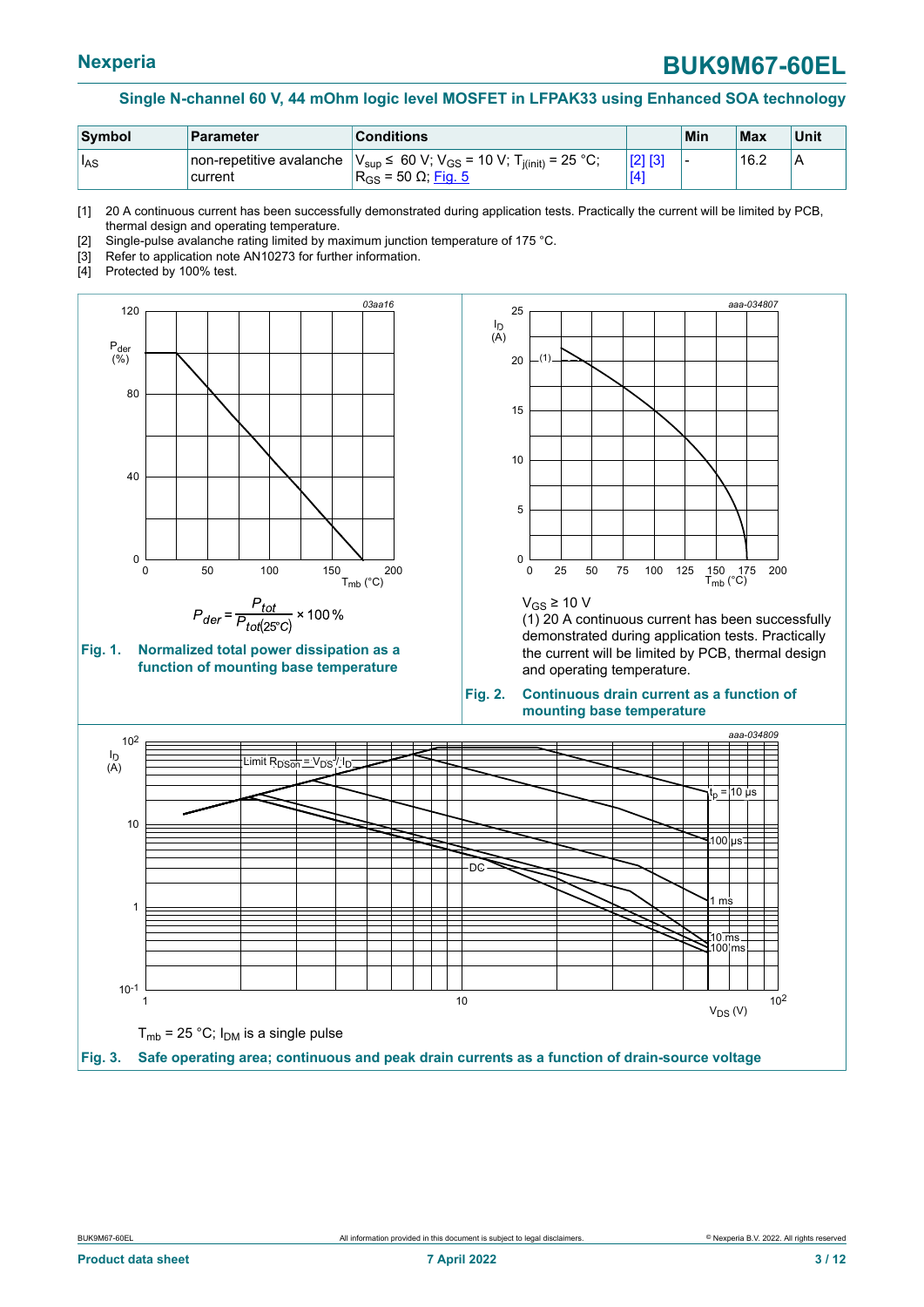<span id="page-3-1"></span><span id="page-3-0"></span>

## <span id="page-3-2"></span>**9. Thermal characteristics**

#### **Table 6. Thermal characteristics**

| Symbol           | <b>Parameter</b>                                                 | <b>Conditions</b> | Min | <b>Typ</b> | Max  | Unit |
|------------------|------------------------------------------------------------------|-------------------|-----|------------|------|------|
| $ R_{th(j-mb)} $ | thermal resistance from $Eig. 6$<br>junction to mounting<br>base |                   |     | 3.1        | 3.33 | K/W  |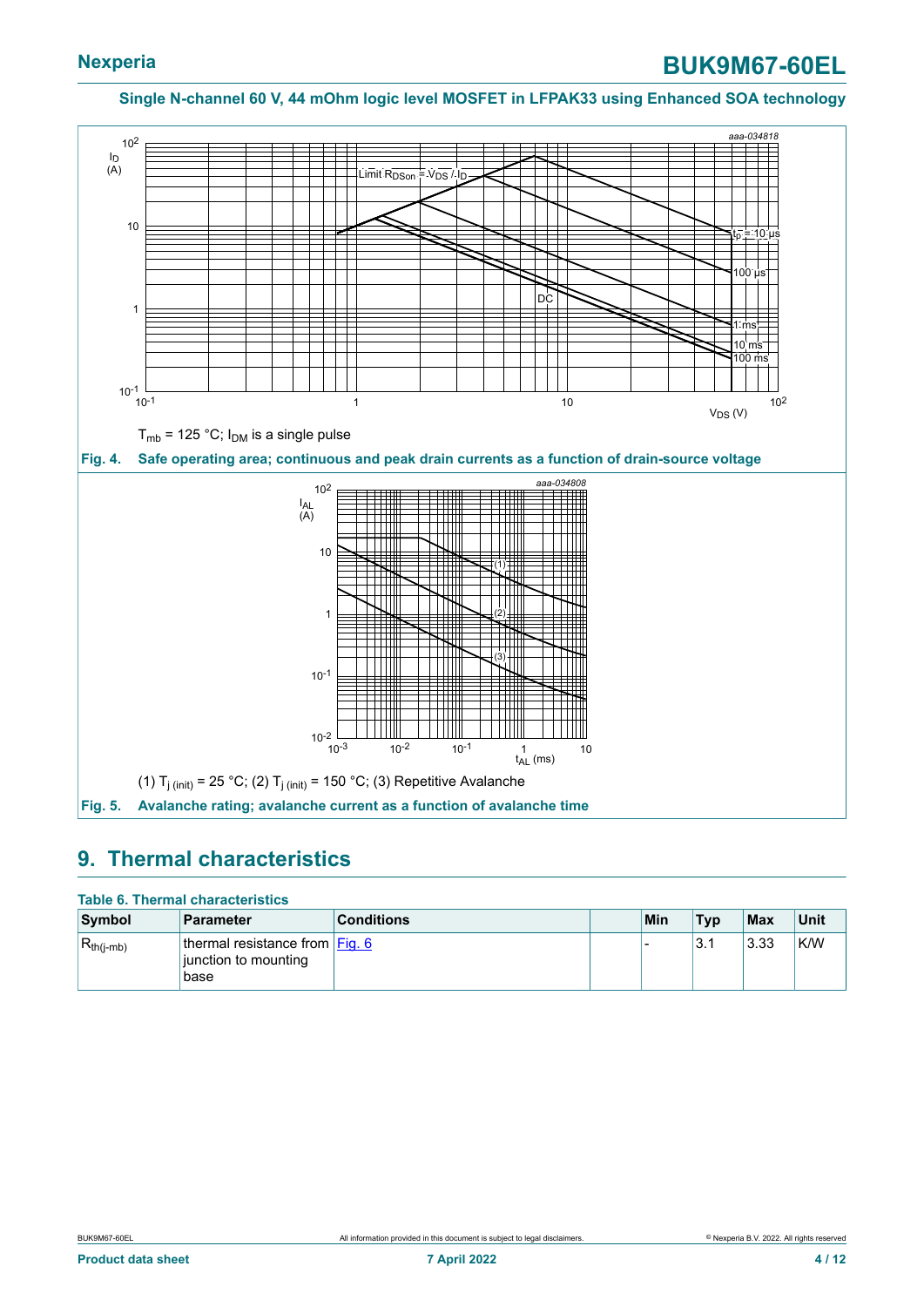<span id="page-4-0"></span>

## <span id="page-4-1"></span>**10. Characteristics**

| Symbol                        | <b>Parameter</b>                    | <b>Conditions</b>                                                                    | Min  | <b>Typ</b>     | <b>Max</b>     | Unit      |
|-------------------------------|-------------------------------------|--------------------------------------------------------------------------------------|------|----------------|----------------|-----------|
| <b>Static characteristics</b> |                                     |                                                                                      |      |                |                |           |
| $V_{(BR)DSS}$                 | drain-source                        | $I_D$ = 250 µA; $V_{GS}$ = 0 V; T <sub>i</sub> = 25 °C                               | 60   | 66             | $\overline{a}$ | $\vee$    |
|                               | breakdown voltage                   | $I_D$ = 250 µA; $V_{GS}$ = 0 V; T <sub>i</sub> = -40 °C                              |      | 62.7           |                | V         |
|                               |                                     | $I_D$ = 250 µA; $V_{GS}$ = 0 V; T <sub>i</sub> = -55 °C                              | 54   | 61.7           | $\blacksquare$ | V         |
| $V_{GS(th)}$                  | gate-source threshold<br>voltage    | $I_D$ = 1 mA; $V_{DS} = V_{GS}$ ; T <sub>i</sub> = 25 °C; Fig. 11;<br><b>Fig. 12</b> | 1.4  | 1.65           | 2.1            | V         |
|                               |                                     | $I_D$ = 1 mA; $V_{DS} = V_{GS}$ ; T <sub>i</sub> = -55 °C; Fig. 12                   |      | $\overline{a}$ | 2.45           | $\vee$    |
|                               |                                     | $I_D = 1$ mA; $V_{DS} = V_{GS}$ ; T <sub>i</sub> = 175 °C;<br><b>Fig. 12</b>         | 0.5  | $\overline{a}$ |                | V         |
| $I_{DSS}$                     | drain leakage current               | $V_{DS}$ = 60 V; V <sub>GS</sub> = 0 V; T <sub>i</sub> = 25 °C                       |      | 0.003          | $\mathbf{1}$   | μA        |
|                               |                                     | $V_{DS}$ = 60 V; V <sub>GS</sub> = 0 V; T <sub>j</sub> = 175 °C                      |      | 10             | 500            | μA        |
| $I_{GSS}$                     | gate leakage current                | $V_{GS}$ = 10 V; $V_{DS}$ = 0 V; T <sub>i</sub> = 25 °C                              |      | $\overline{c}$ | 100            | nA        |
|                               |                                     | $V_{GS}$ = -10 V; V <sub>DS</sub> = 0 V; T <sub>i</sub> = 25 °C                      |      | $\overline{2}$ | 100            | nA        |
| $R_{DSon}$                    | drain-source on-state<br>resistance | $V_{GS}$ = 10 V; I <sub>D</sub> = 5 A; T <sub>i</sub> = 25 °C; Fig. 13               | 24.5 | 35             | 43.8           | $m\Omega$ |
|                               |                                     | $V_{GS}$ = 10 V; $I_D$ = 5 A; T <sub>i</sub> = 105 °C;<br><b>Fig. 14</b>             | 37.3 | 55.7           | 71             | $m\Omega$ |
|                               |                                     | $V_{GS}$ = 10 V; $I_D$ = 5 A; T <sub>i</sub> = 125 °C;<br><b>Fig. 14</b>             | 41   | 61             | 79             | $m\Omega$ |
|                               |                                     | $V_{GS}$ = 10 V; $I_D$ = 5 A; T <sub>i</sub> = 175 °C;<br>Fig. 14                    | 51   | 76             | 100            | $m\Omega$ |
|                               |                                     | $V_{GS}$ = 4.5 V; $I_D$ = 5 A; T <sub>i</sub> = 25 °C; Fig. 13                       | 35   | 50             | 66.7           | $m\Omega$ |
|                               |                                     | $V_{GS}$ = 4.5 V; $I_D$ = 5 A; T <sub>i</sub> = 105 °C;<br><b>Fig. 14</b>            | 52   | 77             | 106            | $m\Omega$ |
|                               |                                     | $V_{GS}$ = 4.5 V; $I_D$ = 5 A; T <sub>i</sub> = 125 °C;<br><b>Fig. 14</b>            | 57   | 84.5           | 117.5          | $m\Omega$ |
|                               |                                     | $V_{GS}$ = 4.5 V; $I_D$ = 5 A; T <sub>i</sub> = 175 °C;<br>Fig. 14                   | 69   | 105            | 148            | $m\Omega$ |
| $R_G$                         | gate resistance                     | f = 1 MHz; $T_i$ = 25 °C                                                             |      | 1.82           |                | Ω         |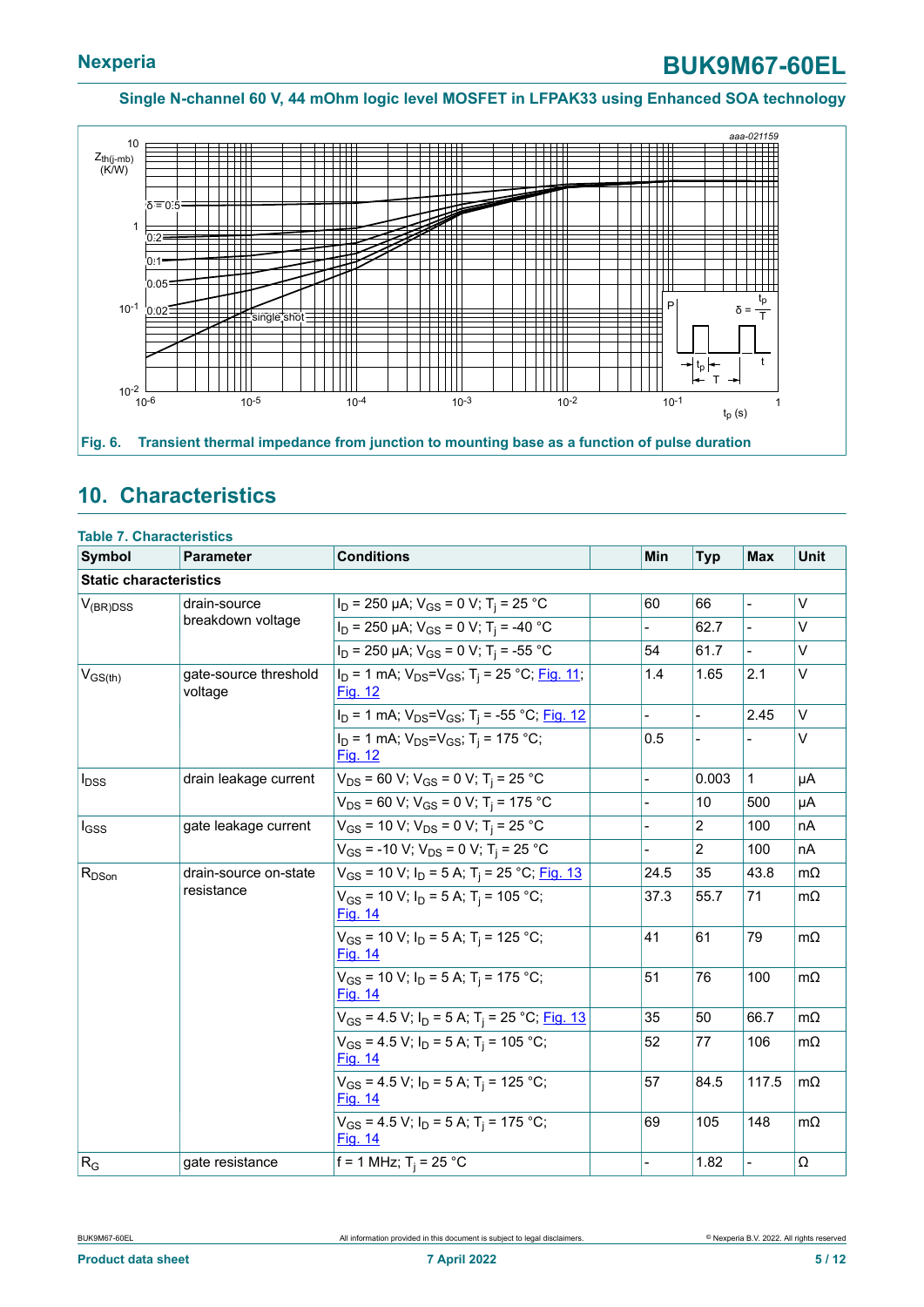<span id="page-5-0"></span>

| <b>Symbol</b>                  | Parameter                       | <b>Conditions</b>                                                                                 |       | Min            | <b>Typ</b> | <b>Max</b>     | <b>Unit</b> |
|--------------------------------|---------------------------------|---------------------------------------------------------------------------------------------------|-------|----------------|------------|----------------|-------------|
| <b>Dynamic characteristics</b> |                                 |                                                                                                   |       |                |            |                |             |
| $Q_{G(tot)}$                   | total gate charge               | $I_D = 5$ A; $V_{DS} = 48$ V; $V_{GS} = 4.5$ V;<br>$T_i$ = 25 °C; Fig. 15; Fig. 16                |       |                | 7          | 10             | nC          |
|                                |                                 | $I_D = 5$ A; $V_{DS} = 48$ V; $V_{GS} = 10$ V;<br>T <sub>i</sub> = 25 °C; <u>Fig. 15; Fig. 16</u> |       |                | 14         | 19             | nC          |
| $Q_{GS}$                       | gate-source charge              | $I_D = 5$ A; $V_{DS} = 48$ V; $V_{GS} = 4.5$ V;                                                   |       |                | 1.8        | 2.7            | nC          |
| $Q_{GD}$                       | gate-drain charge               | T <sub>i</sub> = 25 °C; <u>Fig. 15; Fig. 16</u>                                                   |       |                | 3.1        | 6.2            | nC          |
| $C_{iss}$                      | input capacitance               | $V_{DS}$ = 25 V; $V_{GS}$ = 0 V; f = 1 MHz;<br>T <sub>i</sub> = 25 °C; <u>Fig. 17</u>             |       |                | 653        | 915            | pF          |
| $C_{\rm oss}$                  | output capacitance              |                                                                                                   |       |                | 76         | 91             | pF          |
| C <sub>rss</sub>               | reverse transfer<br>capacitance |                                                                                                   |       |                | 46         | 63             | pF          |
| $ t_{d(\text{on})} $           | turn-on delay time              | $V_{DS}$ = 48 V; R <sub>L</sub> = 9.6 $\Omega$ ; V <sub>GS</sub> = 5 V;                           |       |                | 5          |                | ns          |
| $t_r$                          | rise time                       | $R_{G(ext)} = 5 \Omega$ ; T <sub>i</sub> = 25 °C                                                  |       |                | 9          |                | ns          |
| $t_{\mathsf{d}(\mathsf{off})}$ | turn-off delay time             |                                                                                                   |       |                | 10         |                | ns          |
| $t_f$                          | fall time                       |                                                                                                   |       |                | 8          | $\overline{a}$ | ns          |
| $g_{fs}$                       | transfer conductance            | $V_{DS}$ = 8 V; I <sub>D</sub> = 5 A; T <sub>i</sub> = 25 °C; Fig. 9                              |       |                | 12.3       | $\overline{a}$ | S           |
| Source-drain diode             |                                 |                                                                                                   |       |                |            |                |             |
| $V_{SD}$                       | source-drain voltage            | I <sub>S</sub> = 5 A; V <sub>GS</sub> = 0 V; T <sub>i</sub> = 25 °C; <u>Fig. 18</u>               |       | $\overline{a}$ | 0.83       | $\mathbf{1}$   | V           |
| $t_{rr}$                       | reverse recovery time           | $I_S = 5$ A; dl <sub>S</sub> /dt = -100 A/µs; $V_{GS} = 0$ V;                                     |       |                | 23         |                | ns          |
| $Q_r$                          | recovered charge                | $V_{DS}$ = 30 V; T <sub>i</sub> = 25 °C; Fig. 19                                                  | $[1]$ |                | 22         |                | nC          |

[1] includes capacitive recovery

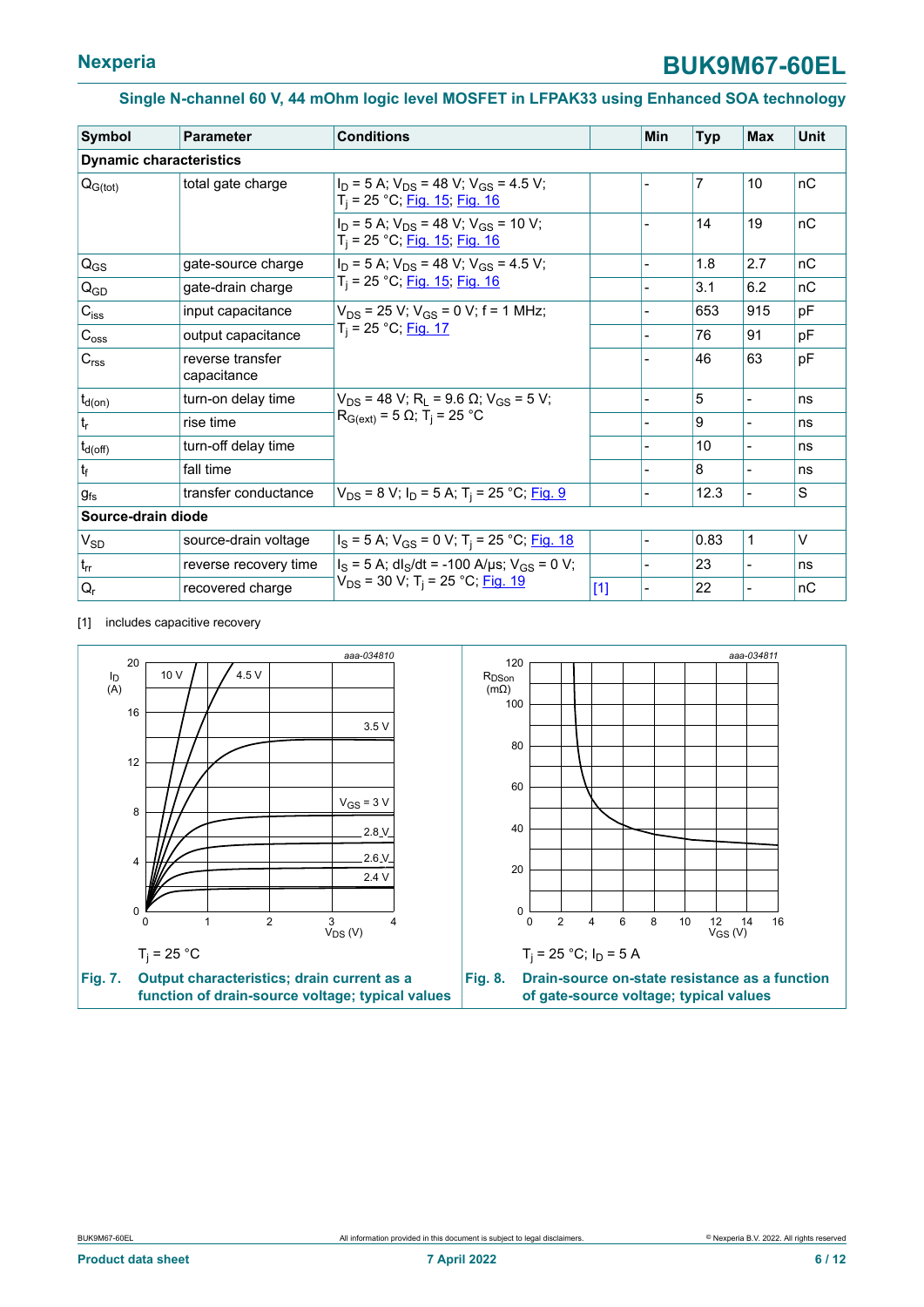<span id="page-6-2"></span><span id="page-6-1"></span><span id="page-6-0"></span>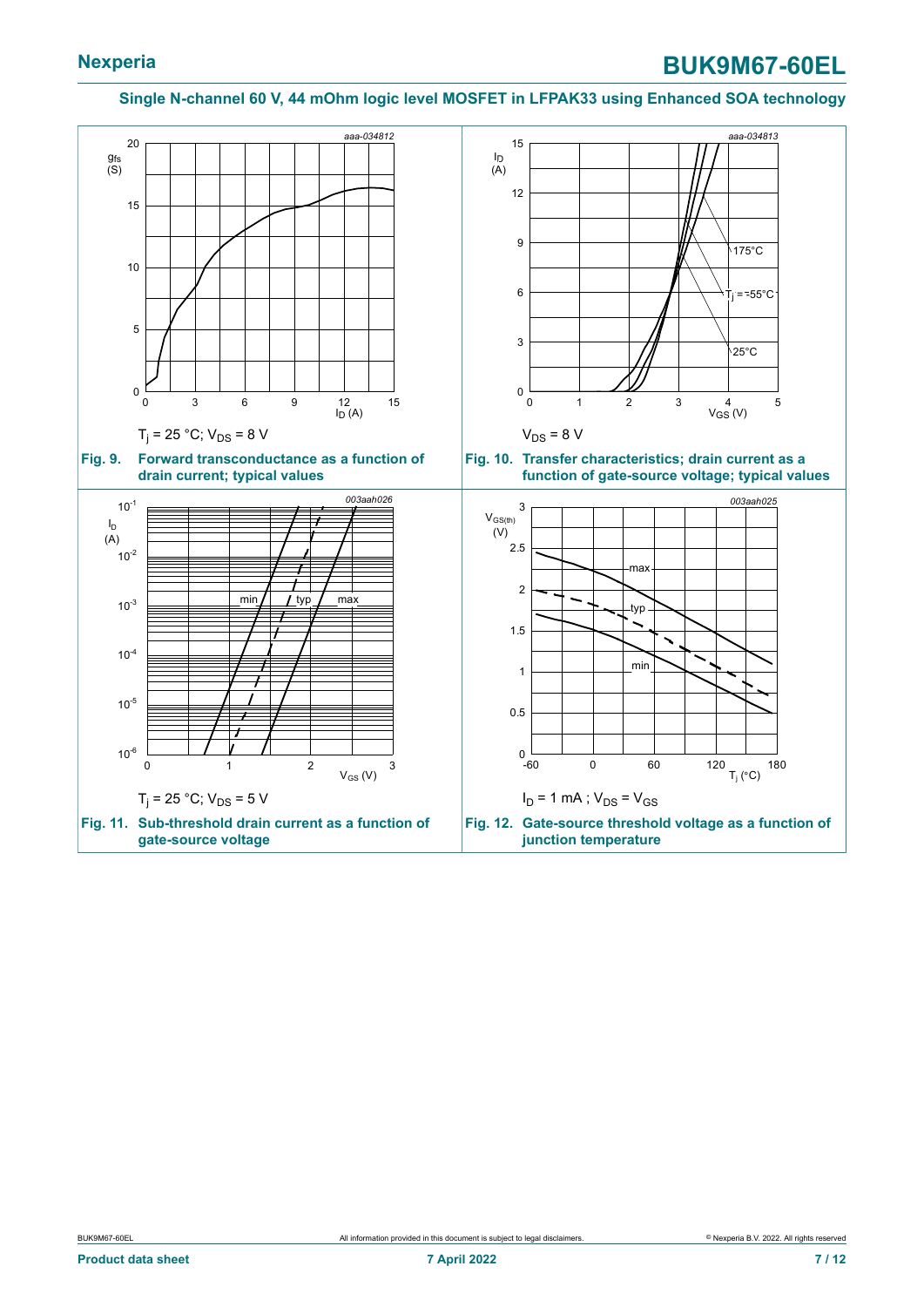<span id="page-7-3"></span><span id="page-7-2"></span><span id="page-7-1"></span><span id="page-7-0"></span>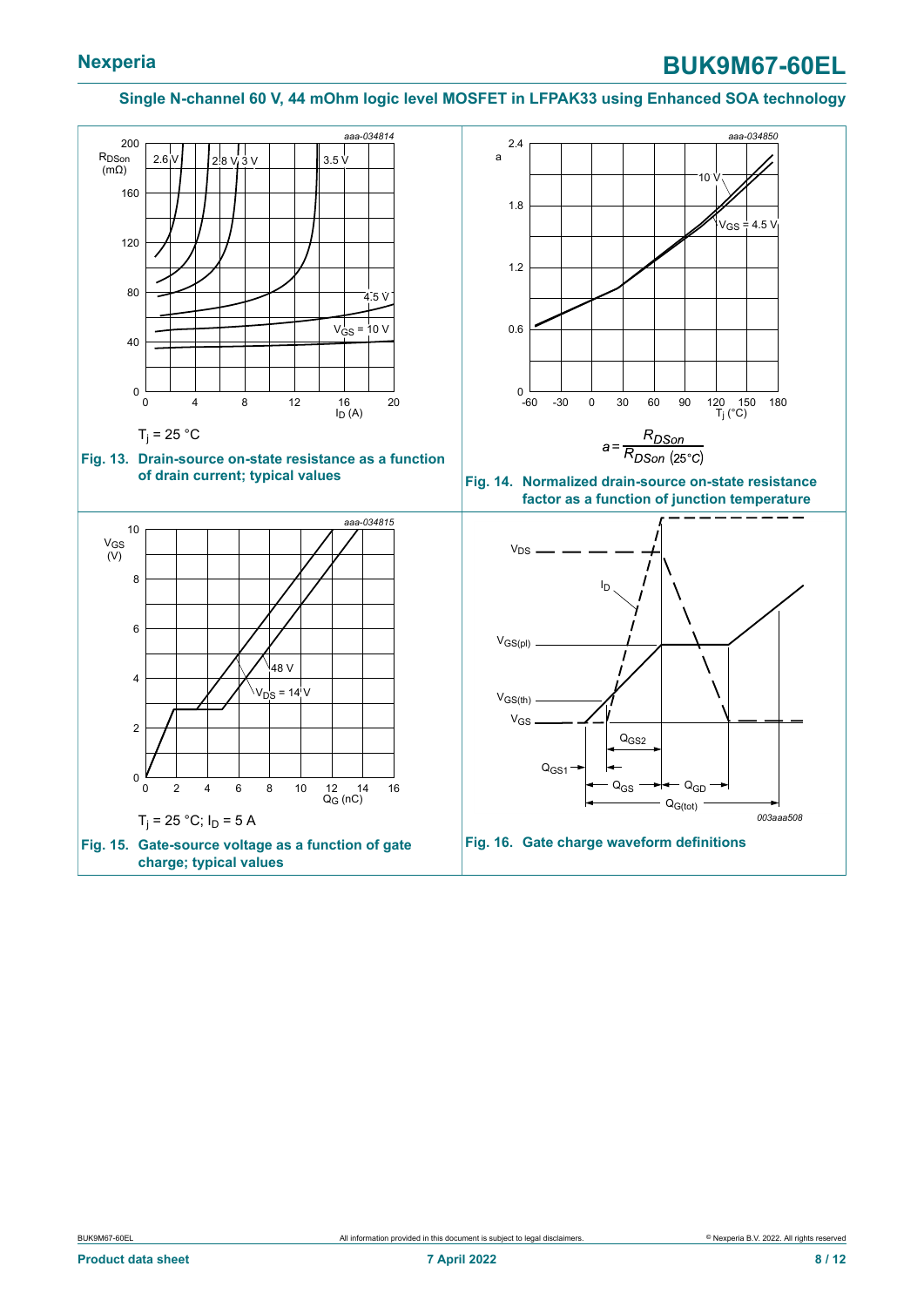<span id="page-8-2"></span><span id="page-8-1"></span><span id="page-8-0"></span>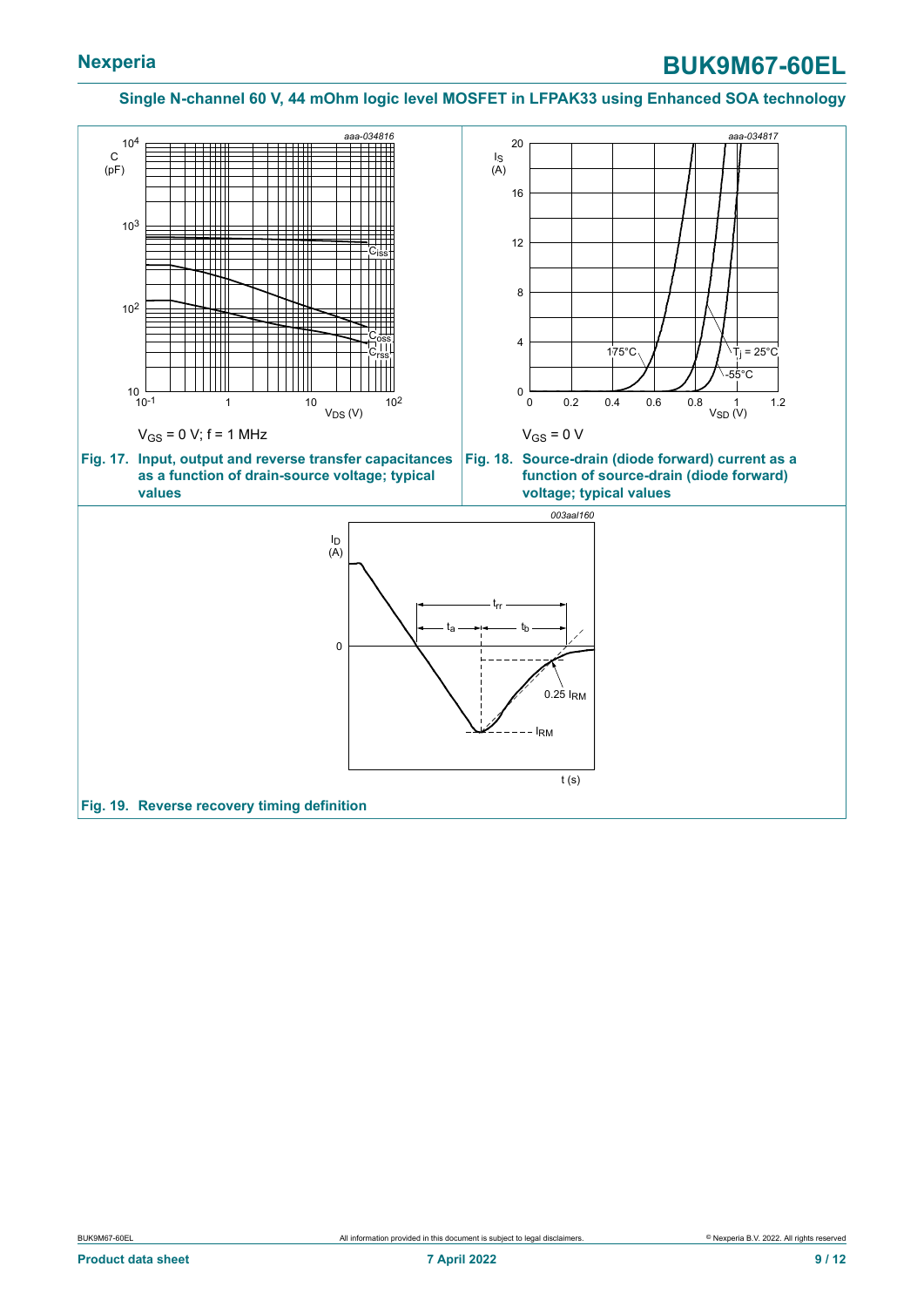## <span id="page-9-0"></span>**11. Package outline**

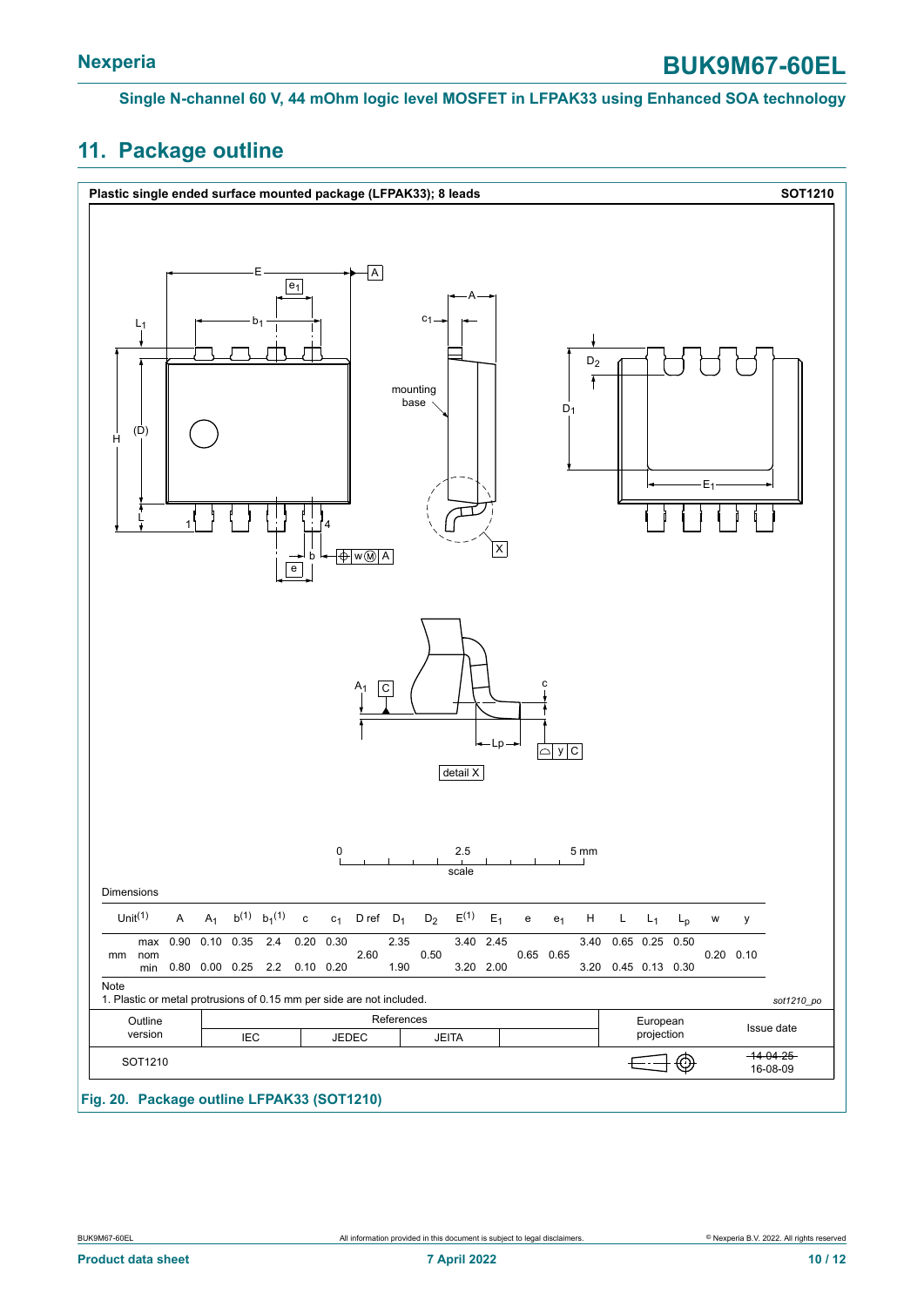## <span id="page-10-0"></span>**12. Legal information**

#### **Data sheet status**

| Document status<br>$[1]$ [2]      | Product<br>status [3] | <b>Definition</b>                                                                           |
|-----------------------------------|-----------------------|---------------------------------------------------------------------------------------------|
| Objective [short]<br>data sheet   | Development           | This document contains data from<br>the objective specification for<br>product development. |
| Preliminary [short]<br>data sheet | Qualification         | This document contains data from<br>the preliminary specification.                          |
| Product [short]<br>data sheet     | Production            | This document contains the product<br>specification.                                        |

[1] Please consult the most recently issued document before initiating or completing a design.

The term 'short data sheet' is explained in section "Definitions".

[3] The product status of device(s) described in this document may have changed since this document was published and may differ in case of multiple devices. The latest product status information is available on the internet at [https://www.nexperia.com.](https://www.nexperia.com)

#### **Definitions**

**Draft** — The document is a draft version only. The content is still under internal review and subject to formal approval, which may result in modifications or additions. Nexperia does not give any representations or warranties as to the accuracy or completeness of information included herein and shall have no liability for the consequences of use of such information.

**Short data sheet** — A short data sheet is an extract from a full data sheet with the same product type number(s) and title. A short data sheet is intended for quick reference only and should not be relied upon to contain detailed and full information. For detailed and full information see the relevant full data sheet, which is available on request via the local Nexperia sales office. In case of any inconsistency or conflict with the short data sheet, the full data sheet shall prevail.

**Product specification** — The information and data provided in a Product data sheet shall define the specification of the product as agreed between Nexperia and its customer, unless Nexperia and customer have explicitly agreed otherwise in writing. In no event however, shall an agreement be valid in which the Nexperia product is deemed to offer functions and qualities beyond those described in the Product data sheet.

#### **Disclaimers**

**Limited warranty and liability** — Information in this document is believed to be accurate and reliable. However, Nexperia does not give any representations or warranties, expressed or implied, as to the accuracy or completeness of such information and shall have no liability for the consequences of use of such information. Nexperia takes no responsibility for the content in this document if provided by an information source outside of Nexperia.

In no event shall Nexperia be liable for any indirect, incidental, punitive, special or consequential damages (including - without limitation - lost profits, lost savings, business interruption, costs related to the removal or replacement of any products or rework charges) whether or not such damages are based on tort (including negligence), warranty, breach of contract or any other legal theory.

Notwithstanding any damages that customer might incur for any reason whatsoever, Nexperia's aggregate and cumulative liability towards customer for the products described herein shall be limited in accordance with the Terms and conditions of commercial sale of Nexperia.

**Right to make changes** — Nexperia reserves the right to make changes to information published in this document, including without limitation specifications and product descriptions, at any time and without notice. This document supersedes and replaces all information supplied prior to the publication hereof

**Suitability for use in automotive applications** — This Nexperia product has been qualified for use in automotive applications. Unless otherwise agreed in writing, the product is not designed, authorized or warranted to be suitable for use in life support, life-critical or safety-critical systems or

equipment, nor in applications where failure or malfunction of an Nexperia product can reasonably be expected to result in personal injury, death or severe property or environmental damage. Nexperia and its suppliers accept no liability for inclusion and/or use of Nexperia products in such equipment or applications and therefore such inclusion and/or use is at the customer's own risk.

**Quick reference data** — The Quick reference data is an extract of the product data given in the Limiting values and Characteristics sections of this document, and as such is not complete, exhaustive or legally binding.

**Applications** — Applications that are described herein for any of these products are for illustrative purposes only. Nexperia makes no representation or warranty that such applications will be suitable for the specified use without further testing or modification.

Customers are responsible for the design and operation of their applications and products using Nexperia products, and Nexperia accepts no liability for any assistance with applications or customer product design. It is customer's sole responsibility to determine whether the Nexperia product is suitable and fit for the customer's applications and products planned, as well as for the planned application and use of customer's third party customer(s). Customers should provide appropriate design and operating safeguards to minimize the risks associated with their applications and products.

Nexperia does not accept any liability related to any default, damage, costs or problem which is based on any weakness or default in the customer's applications or products, or the application or use by customer's third party customer(s). Customer is responsible for doing all necessary testing for the customer's applications and products using Nexperia products in order to avoid a default of the applications and the products or of the application or use by customer's third party customer(s). Nexperia does not accept any liability in this respect.

**Limiting values** — Stress above one or more limiting values (as defined in the Absolute Maximum Ratings System of IEC 60134) will cause permanent damage to the device. Limiting values are stress ratings only and (proper) operation of the device at these or any other conditions above those given in the Recommended operating conditions section (if present) or the Characteristics sections of this document is not warranted. Constant or repeated exposure to limiting values will permanently and irreversibly affect the quality and reliability of the device.

**Terms and conditions of commercial sale** — Nexperia products are sold subject to the general terms and conditions of commercial sale, as published at [http://www.nexperia.com/profile/terms,](http://www.nexperia.com/profile/terms) unless otherwise agreed in a valid written individual agreement. In case an individual agreement is concluded only the terms and conditions of the respective agreement shall apply. Nexperia hereby expressly objects to applying the customer's general terms and conditions with regard to the purchase of Nexperia products by customer.

**No offer to sell or license** — Nothing in this document may be interpreted or construed as an offer to sell products that is open for acceptance or the grant, conveyance or implication of any license under any copyrights, patents or other industrial or intellectual property rights.

**Export control** — This document as well as the item(s) described herein may be subject to export control regulations. Export might require a prior authorization from competent authorities.

**Translations** — A non-English (translated) version of a document is for reference only. The English version shall prevail in case of any discrepancy between the translated and English versions.

#### **Trademarks**

Notice: All referenced brands, product names, service names and trademarks are the property of their respective owners.